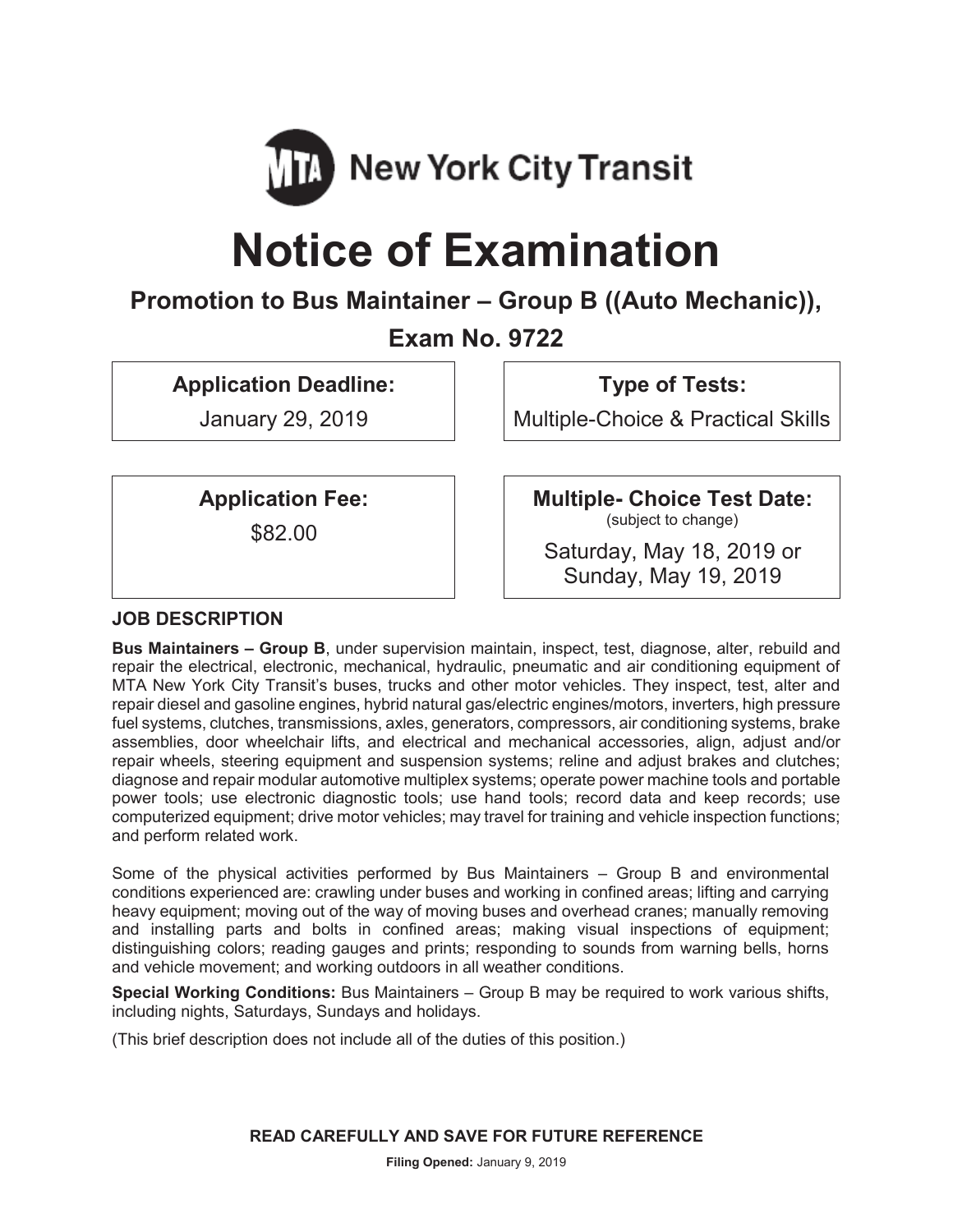# **SALARY**

The current minimum salary for Bus Maintainer – Group B is \$30.8124 per hour for a 40-hour week. This rate is subject to change.

## **ELIGIBILITY TO TAKE EXAMINATION**

This examination is open to each employee of MTA New York City Transit who **on the date of the multiple-choice test:** 

- 1. Is or has been employed in the non-competitive title of Transit Mechanical Apprentice and has satisfactorily completed the 3-year Transit Mechanical Apprentice program in bus maintenance and is employed in the Department of Buses; or
- 2. Is permanently (not provisionally) employed in or appears on a Preferred List (see Note, below) for the title of Maintainer's Helper – Group B and is permanently employed or has been permanently employed in such title in the Department of Buses; and
- 3. Is not otherwise ineligible.

(Note: A "Preferred List" is a civil service list which is only for certain former permanent incumbents of the eligible title who have rehiring rights.)

This examination is also open to employees who were appointed to an eligible title pursuant to New York State Civil Service Law, section 55-a, and who meet all other eligibility requirements.

You are responsible for determining whether you meet the eligibility requirements for this examination prior to submitting the *Application*. If you do not know if you are eligible, check with **your department's Human Resources representative**. You may be given the test before we verify your eligibility. If you are marked "Not Eligible," your application fee will **not** be refunded and you will **not** receive a score.

This examination is **not** open to employees of MaBSTOA or MTA Bus Company, or to employees of MTA agencies other than MTA New York City Transit.

# **REQUIREMENTS TO BE PROMOTED**

**From the non-competitive title of Transit Mechanical Apprentice:** At the time of promotion, you must be employed or have been employed in the title of Transit Mechanical Apprentice.

**From the competitive title of Maintainer's Helper – Group B:** At the time of promotion, you must have completed your probationary period in the eligible title of Maintainer's Helper- Group B and you must be permanently employed in that eligible title or your name must appear on a Preferred List for that eligible title. Additionally, you must have served permanently in the eligible title of Maintainer's Helper – Group B for at least one year.

**Driver License Requirement**: If you are considered for promotion to the title of Bus Maintainer- Group B, you must meet the requirements in "1" or "2" below at the time of consideration for promotion.

- 1. A Class B Commercial Driver License (CDL) valid in the State of New York with a passenger endorsement and no disqualifying restrictions; or
- 2. A Motor Vehicle Driver License valid in the State of New York and a Learner Permit for a Class B CDL valid in the State of New York with a passenger endorsement and no disqualifying restrictions.

(Continued)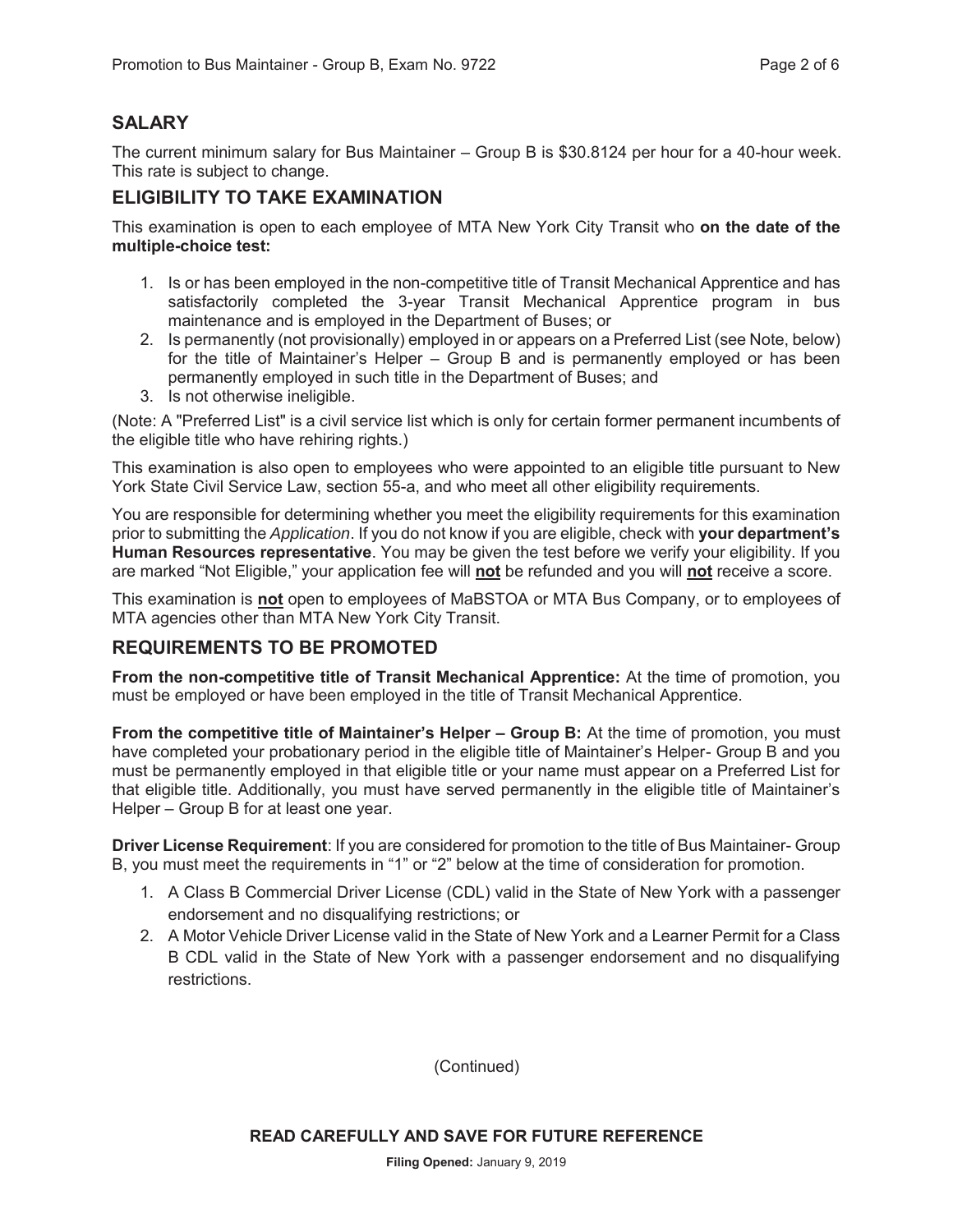# **REQUIREMENTS TO BE PROMOTED** (Continued)

If you qualify under "2" above, your promotion will be subject to the receipt of a Class B CDL valid in the State of New York with a passenger endorsement and no disqualifying restrictions at the end of a special training course in bus operation. If you fail to successfully complete the special training course in bus operation, including the receipt of a Class B CDL valid in the State of New York with a passenger endorsement and no disqualifying restrictions, your employment will be terminated or returned to your previously held permanent title.

If you have serious moving violations, a license suspension or an accident record, you may be disqualified.

The Class B Commercial Driver License (CDL) with passenger endorsement and no disqualifying restrictions must be maintained for the duration of your employment in the title.

**Commercial Motor Vehicle Driving Experience in the Military or New York National Guard**: If you are an active member or former member (discharged in the past year) of the military or New York National Guard and have experience driving a Commercial Motor Vehicle in the military or New York National Guard, you may be eligible for a waiver of the New York State commercial driving skills test through the New York State Department of Motor Vehicles. If you believe that you may be eligible for this waiver, you must apply for the waiver through the New York State Department of Motor Vehicles.

**Medical Requirement:** Medical guidelines have been established for the position of Bus Maintainer - Group B. Candidates will be examined to determine whether they can perform the essential functions of the position of Bus Maintainer – Group B. Where appropriate, a reasonable accommodation will be provided for a person with a disability to enable him or her to take the examination and/or perform the essential functions of the job.

**Drug Screening Requirement:** You must pass a drug screening in order to be promoted, and if promoted, you will be subject to random drug and alcohol tests for the duration of your employment. Additionally, if you have tested positive on a drug or alcohol test or had a refusal to test during preemployment or while employed by a Federal DOT-regulated employer during the applicable period, you must have completed the Substance Abuse Professional (SAP) evaluation, referral and education treatment process required by federal law in order to be promoted to this safety sensitive position.

# **HOW TO SUBMIT AN APPLICATION AND PAY THE APPLICATION FEE**

If you believe you meet the requirements in the "Eligibility to Take Examination" section, submit an *Application* online by the last day of the application period unless you are requesting a fee waiver. Applicants who wish to request a fee waiver should refer to the "How to Submit an Application When Requesting a Fee Waiver" section below. MTA New York City Transit will **not** accept *Applications* in person.

**Application Fee:** This fee is generally not refundable. Under special circumstances, you may be entitled to a refund. You should refer to the Department of Citywide Administrative Services ("DCAS") General Exam Regulations to determine if you are entitled to a refund prior to requesting a refund. You can refer to the bottom of the last page of the Notice of Examination for instructions on how to obtain a copy of the DCAS General Exam Regulations.

#### **Online Applications:**

- 1. Apply using the "BSC" employee portal at www.mymta.info by the last day of the application period.
- 2. You must pay the *Application* fee via payroll deduction. Applicants who request a fee waiver must apply by mail.
- 3. You will be sent a confirmation email after you complete your *Application* and pay the *Application* fee.

(Continued)

#### **READ CAREFULLY AND SAVE FOR FUTURE REFERENCE**

**Filing Opened:** January 9, 2019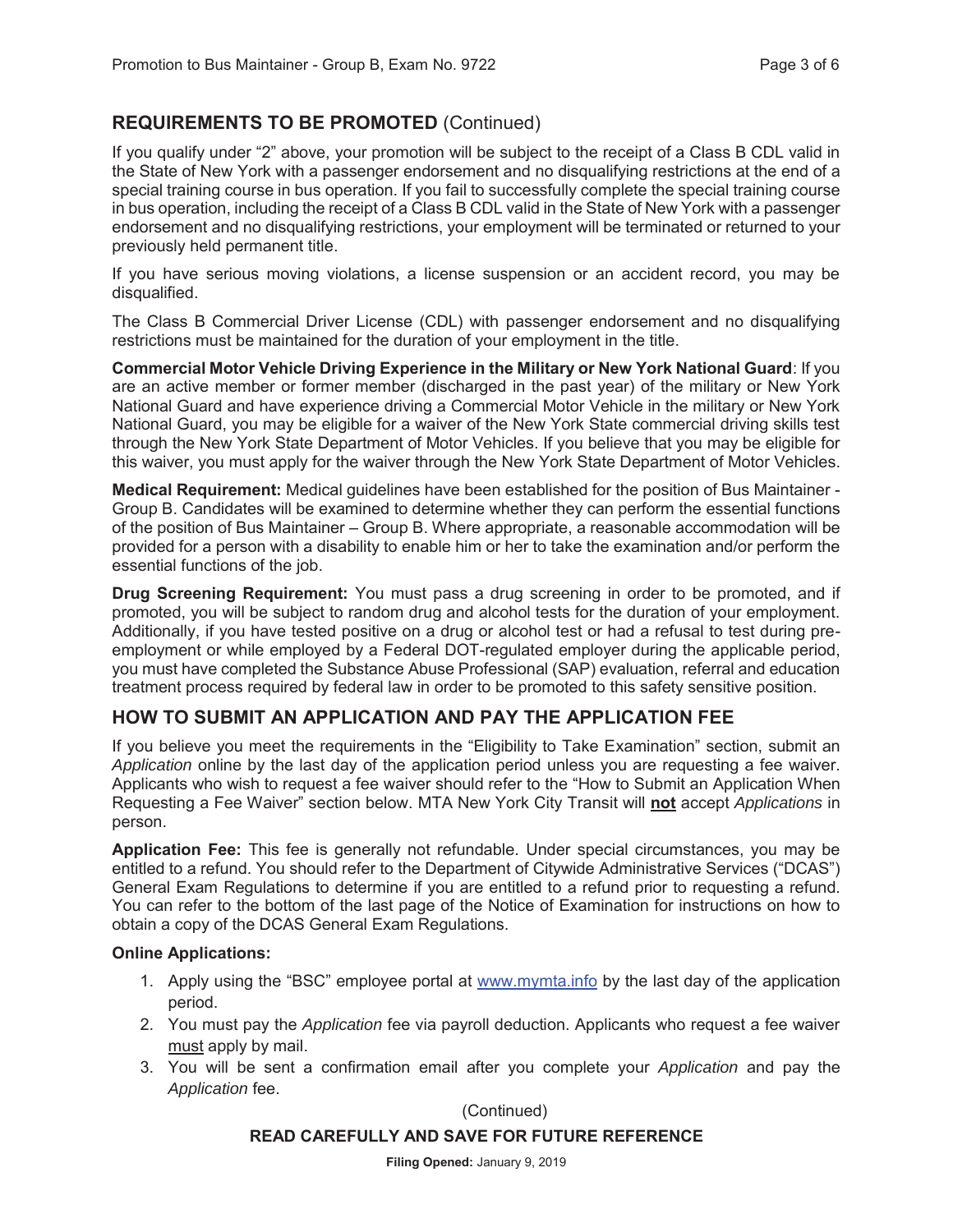### **HOW TO SUBMIT AN APPLICATION AND PAY THE APPLICATION FEE** (Continued)

Save your confirmation numbers for future reference and proof of filing an *Application.*

Computers with internet access are available on a limited basis at branches of the New York Public Library, the Brooklyn Public Library and the Queens Library to patrons with a valid library card.

# **HOW TO SUBMIT AN APPLICATION WHEN REQUESTING A FEE WAIVER**

Applicants who wish to request a fee waiver must obtain an *Application* in person at the MTA Exam Information Center as indicated below and must submit the *Application* by mail to the address in the "Correspondence" section below **by the last day of the application period**.

MTA New York City Transit will not accept *Applications* in person. Additional information on requesting an application fee waiver is available with the *Application*.

**MTA Exam Information Center**: Open Monday through Friday, from 9 AM to 3 PM, in the lobby at 180 Livingston Street, Brooklyn, New York. Directions: take the A, C, F, or R trains to the Jay Street-Metro Tech Station, or the 2, 3, or G train to the Hoyt Street Station. The MTA Exam Information Center will be closed Monday, January 21, 2019 in observance of Martin Luther King Day.

#### **ADMISSION LETTER**

An *Admission Letter* will be mailed to you about 10 days before the first date of the multiple-choice test. If you do not receive an *Admission Letter* at least 4 days before this date, you may obtain a duplicate letter at the MTA Exam Information Center (as indicated above). A paper copy of the *Admission Letter* is your ticket for admission to the test.

Applicants **must** keep their mailing address **up to date**. Please refer to the Correspondence section below for instructions on how to update your address and other contact information.

#### **THE TEST**

You will be given a qualifying multiple-choice test and a competitive practical skills test. You must achieve a score of at least 70% to pass each test. Only those who pass the qualifying multiple-choice test will be called to take the practical skills test. Your score on the practical skills test will determine 85% of your final score. Your seniority will determine the remaining 15 %. You must pass the test to have your seniority credited. Your seniority score will be 70 plus 1/2 point for each three months of completed continuous service with an agency under the jurisdiction of the Commissioner, Department of Citywide Administrative Services, in a permanent competitive or non-competitive titles. Your service will be credited through the first date of the multiple-choice test, up to a maximum of 15 years. Time served prior to a break in service of more than one year will not be credited.

Veterans' or Disabled Veterans' Credit will be granted only to eligible passing candidates who request that they be applied. Veterans' or Disabled Veterans' Credit should be requested at the time of application, but **must** be requested before the date the eligible list is established. Claims for Veterans' or Disabled Veterans' Credit cannot be made once the eligible list is established.

The qualifying multiple-choice test may include questions on: the maintenance, troubleshooting and repair of buses, automobiles and trucks, including their engines, transmissions, running gears, airconditioning, and electrical and mechanical accessories; proper selection and use of materials, machinery and tools of the trade; safe and efficient work practices; reading and interpreting specifications and drawings; related mathematical calculations; record keeping; and other related areas.

The competitive practical skills test may measure your ability to use tools; read schematics; install, repair, and adjust vehicle components; and troubleshoot and repair electrical components using meters and other equipment.

#### **READ CAREFULLY AND SAVE FOR FUTURE REFERENCE**

**Filing Opened:** January 9, 2019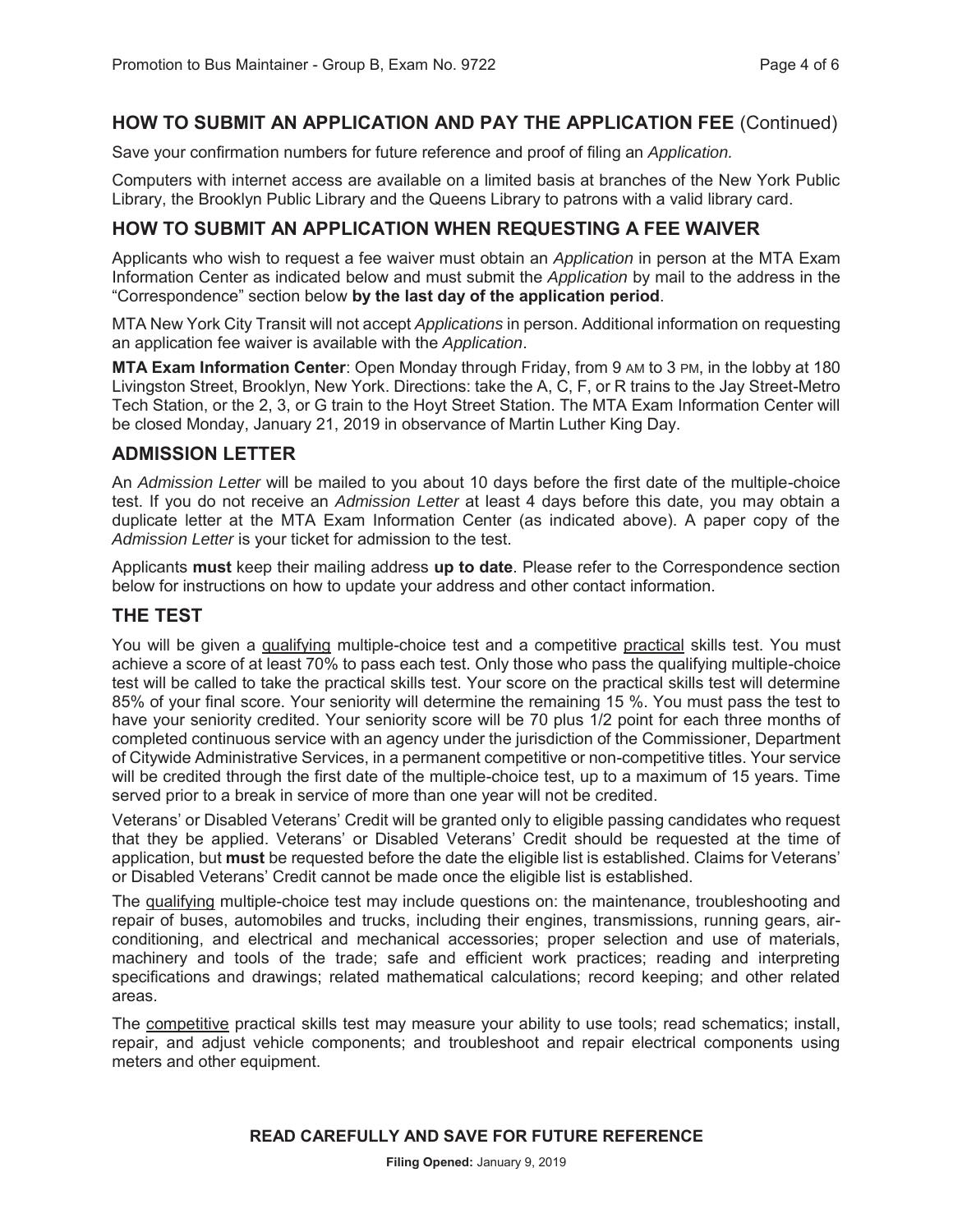## **TEST ADMINISTRATION GUIDELINES**

**Warning:** You are not permitted to enter the test site with cellular phones, smart watches, beepers, pagers, cameras, portable media players, or other electronic devices. Calculators are permitted; however they must be hand-held, battery or solar-powered, numeric only. Calculators with functions other than addition, subtraction, multiplication and division are prohibited. Electronic devices with an alphabetic keyboard, word processing, or data recording capabilities, such as planners, organizers, etc., are prohibited. If you use any of these devices in the building at any time before, during, or after the test, you may **not** receive your test results, your test score may be nullified, and your application fee will **not** be refunded.

You may not have any other person, including children, present with you while you are being processed for or taking the test, and no one may wait for you inside of the test site while you are taking the test.

**Leaving:** You must leave the test site once you finish the test. If you leave the test site after being fingerprinted but before finishing the test, you will not be permitted to re-enter. If you disregard this instruction and re-enter the test site, you may not receive your test results, your test score may be nullified, and your application fee will not be refunded

**Proof of Identity**: You must present your MTA New York City Transit employee ID when you arrive to take the test.

#### **THE TEST RESULTS**

If you pass the qualifying multiple-choice test and the competitive practical skills test, and you are marked eligible, your name will be placed in final score order on an eligible list and you will be given a list number. You will be notified by mail of your test results. You will be considered for appointment when your name is reached on the eligible list.

#### **ADDITIONAL INFORMATION**

**Training**: Candidates appointed to Bus Maintainer – Group B will be required to complete and pass all parts of a training course in bus maintenance operations as a condition of passing probation. If you do not successfully complete this training course, you will be terminated or returned to your previously held permanent title.

#### **SPECIAL ARRANGEMENTS**

**Late Filing:** Consult with **your department's Human Resources representative** to determine the procedure for filing a late *Application* if you meet one of the following conditions:

- 1. You are absent from work for at least one-half of the application period and are unable to apply for reasons such as vacation, sick leave or military duty; or
- 2. You become eligible after the above application period, but on or before the first date of the multiple-choice test.

(Continued)